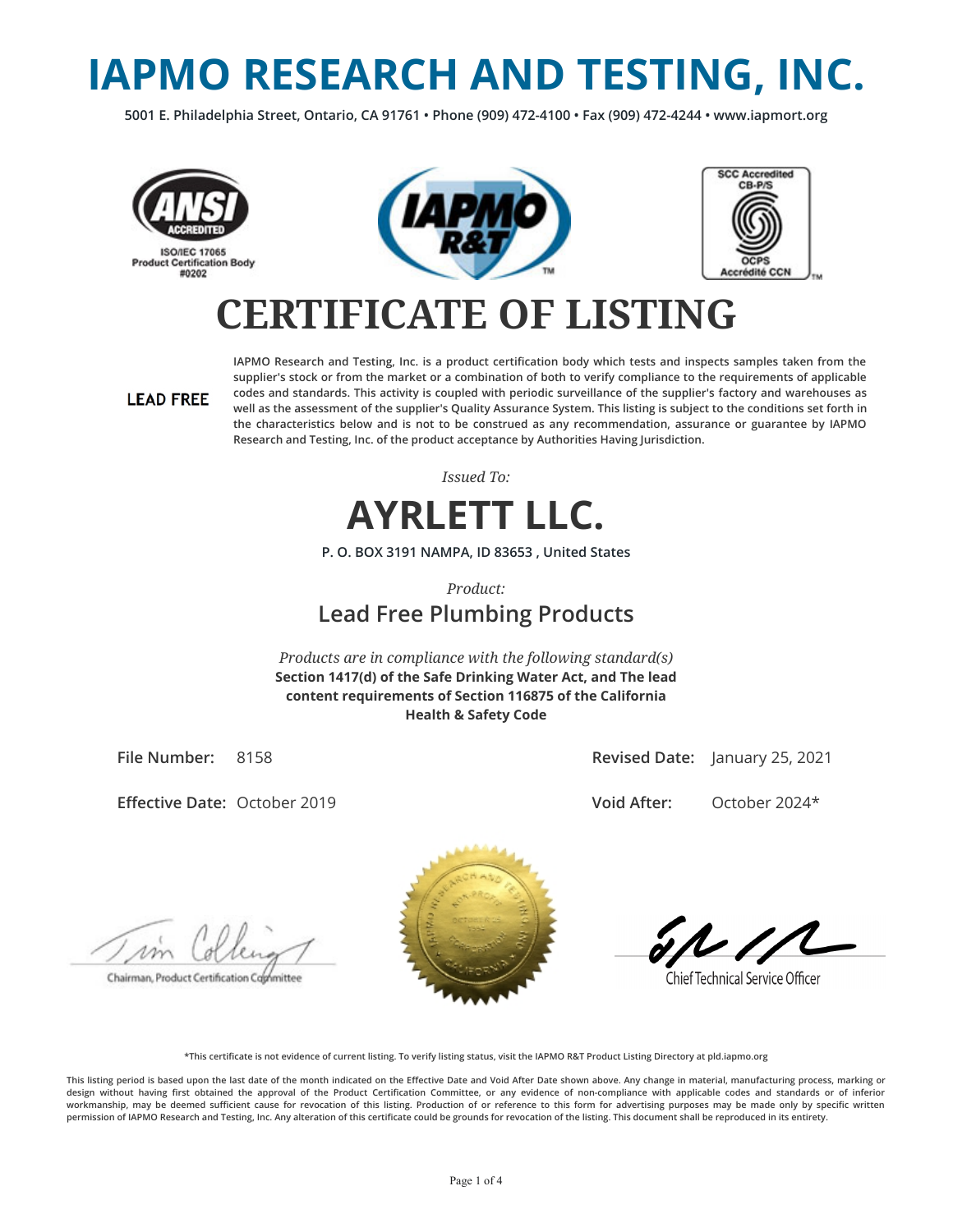## **IAPMO RESEARCH AND TESTING, INC. CERTIFICATE OF LISTING**

**Issued To:** AYRLETT LLC. **Effective Date:** October 2019 **File Number:** 8158 **Revised Date:** January 25, 2021 **LEAD FREE Product:** Lead Free Plumbing Products **Void After:** October 2024

This certificate is not evidence of current listing.To verify listing status, visit the IAPMO R&T Product Listing Directory at pld.iapmo.org

#### **Identification:**

Each product shall bear permanent and legible markings to identify the manufacturer. This marking shall be the trade name, trademark, or other mark known to identify the manufacturer. The product shall bear the appropriate IAPMO R&T certification mark. The product may also bear either "Lead Free" or "Low Lead" above or in close proximity to the IAPMO R&T certification mark.

#### **Characteristics:**

Products may include any pipe, pipe fitting, solder, flux, or other plumbing products providing water for human consumption. Products listed below are to be installed in accordance with the manufacturer's instruction. These products have been verified with weighted average lead content <=0.25%; Solder and flux lead content <=0.2%.

Products listed on this certificate have been tested by an IAPMO R&T recognized laboratory. This recognition has been granted based upon the laboratory's compliance to the applicable requirements of ISO/IEC 17025.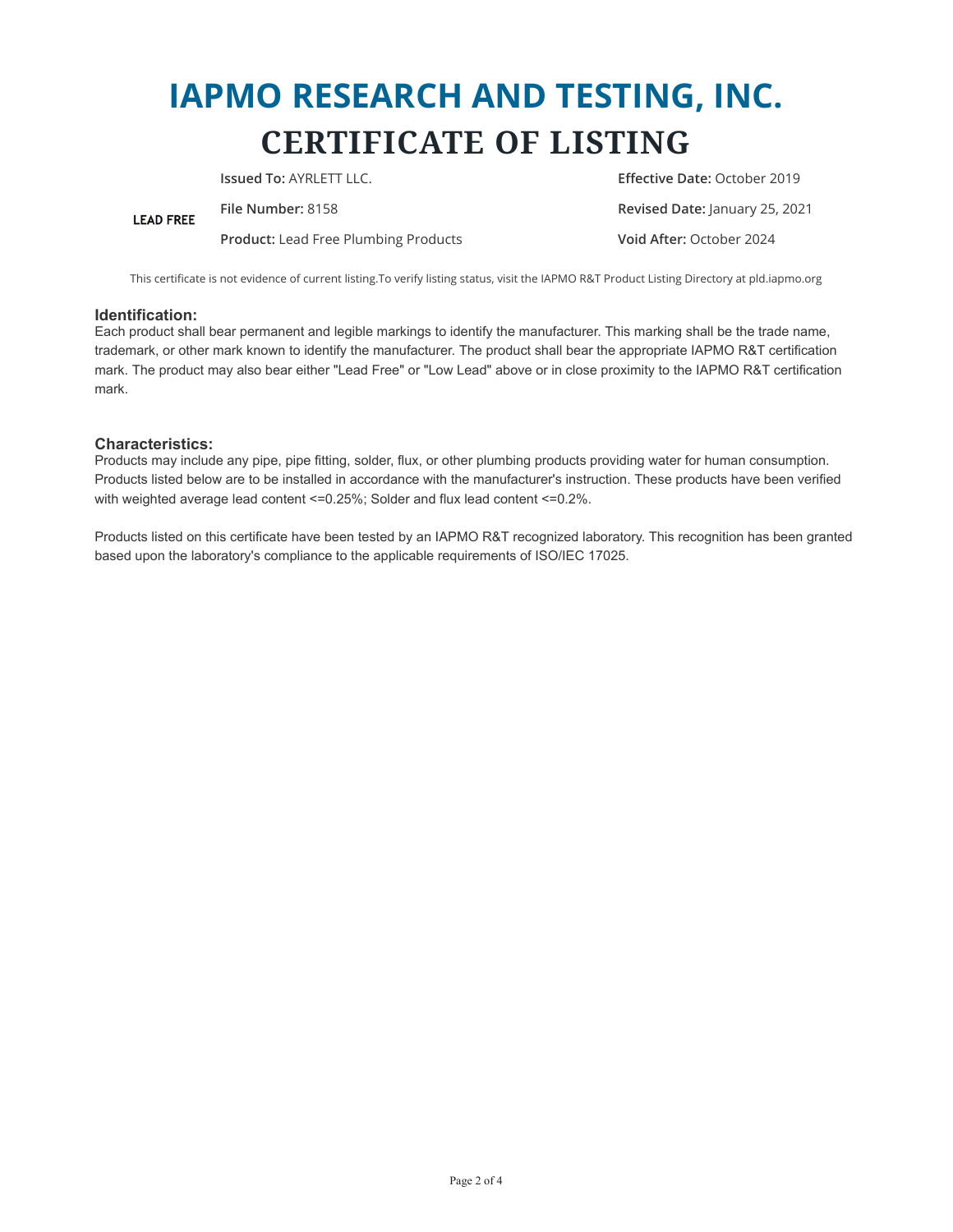## **IAPMO RESEARCH AND TESTING, INC. CERTIFICATE OF LISTING**

**LEAD FREE** 

**Product:** Lead Free Plumbing Products **Void After:** October 2024

**Issued To:** AYRLETT LLC. **Example 2019 Effective Date:** October 2019 **File Number:** 8158 **Revised Date:** January 25, 2021

This certificate is not evidence of current listing.To verify listing status, visit the IAPMO R&T Product Listing Directory at pld.iapmo.org

### **Models**

| <b>Model Number</b> | <b>Description</b>                                                                                                 |
|---------------------|--------------------------------------------------------------------------------------------------------------------|
| 3181                | Ice Maker, CPVC Connection, w/Hammer Arrester                                                                      |
| 3182                | Ice Maker, Wirsbo Connection, w/Hammer Arrester                                                                    |
| 3183                | Ice Maker, PEX Connection, w/Hammer Arrester                                                                       |
| 3184                | $\frac{1}{4}$ turn stop valve with water hammer arrester, ice maker attachment, and $\frac{1}{2}$ " MIP connection |
| 3381                | Stop Valve w/CPVC Connection + Ice insert                                                                          |
| 3382                | Stop Valve w/Wirsbo Connection + Ice insert                                                                        |
| 3383                | Stop Valve w/PEX Connection + Ice insert                                                                           |
| 5181                | Wash Valve, CPVC Connection, w/Hammer Arrester                                                                     |
| 5182                | Wash Valve, Wirsbo Connection, w/Hammer Arrester                                                                   |
| 5183                | Wash Valve, PEX Connection, w/Hammer Arrester                                                                      |
| 5184                | $\frac{1}{4}$ turn stop valve with water hammer arrester, and $\frac{1}{2}$ " MIP connection                       |
| 5381                | Stop Valve w/CPVC Connection                                                                                       |
| 5382                | Stop Valve w/Wirsbo Connection                                                                                     |
| 5383                | Stop Valve w/PEX Connection                                                                                        |
| AA45-CPM            | 1/2" Male CPVC                                                                                                     |
| AA45-CPVC           | 1/2" CPVC                                                                                                          |
| AA45-DCT            | 3/8" OD x 3/8 Comp Tee                                                                                             |
| AA45-MIP            | 1/2" Male Pipe Thread                                                                                              |
| AA45-PEX            | 1/2" PEX                                                                                                           |
| AA45-UPW            | 1/2" Uponor Wirsbo                                                                                                 |
| <b>JBS5181</b>      | $\frac{1}{4}$ turn stop valve with water hammer arrester, and CPVC connection                                      |
| <b>JBS3181</b>      | 1/4 turn stop valve with water hammer arrester, ice maker attachment, and CPVC connection                          |
| <b>JBS3182</b>      | $\frac{1}{4}$ turn stop valve with water hammer arrester, ice maker attachment, and Uponor connection              |
| <b>JBS3183</b>      | $\frac{1}{4}$ turn stop valve with water hammer arrester, ice maker attachment, and Pex connection                 |
| <b>JBS3381</b>      | 1/4 turn stop valve with ice maker attachment, CPVC connection                                                     |
| <b>JBS3382</b>      | $\frac{1}{4}$ turn stop valve with ice maker attachment, UPONOR connection                                         |
| <b>JBS3383</b>      | 1/4 turn stop valve with ice maker attachment, PEX connection                                                      |